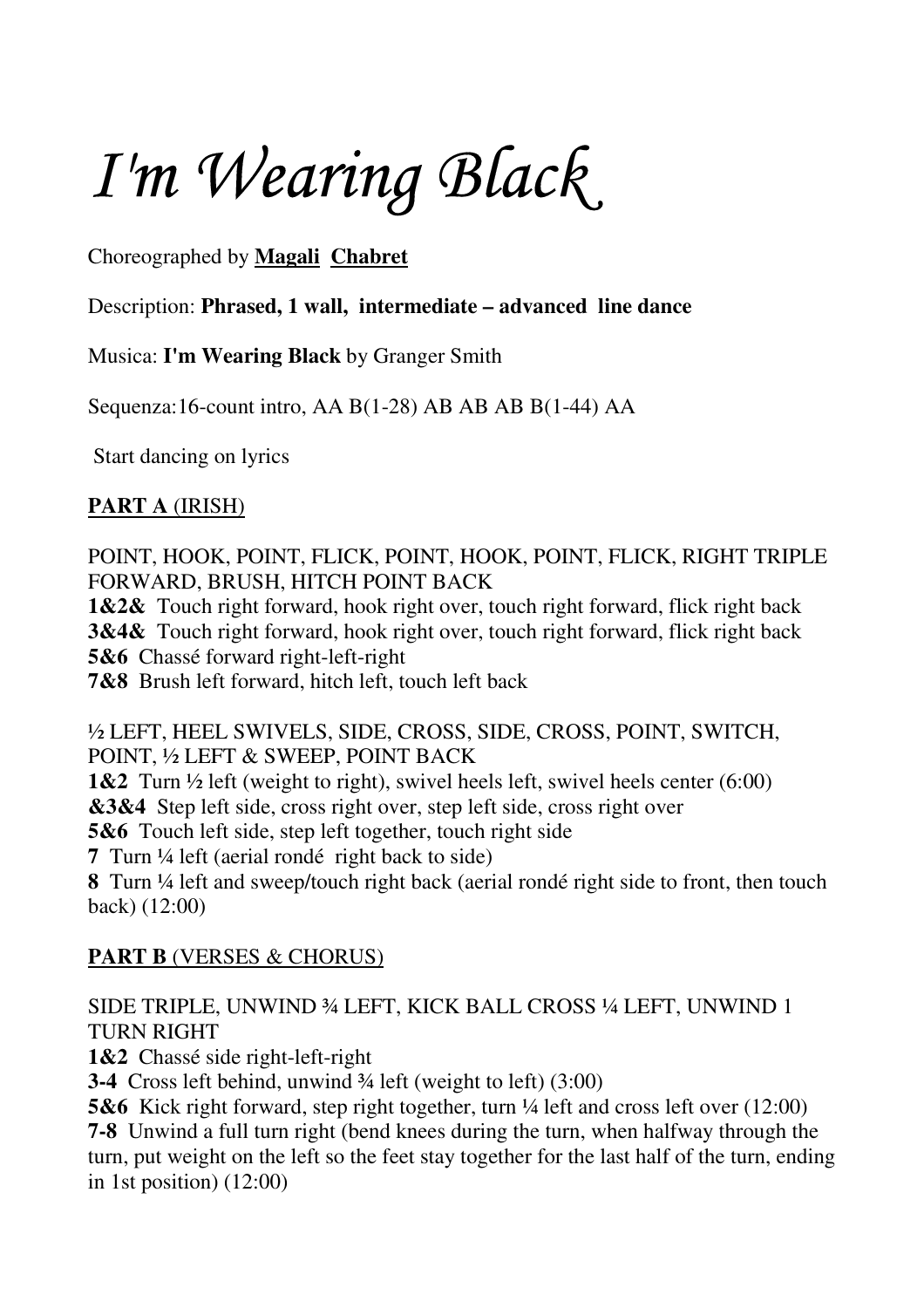VAUDEVILLE RIGHT & LEFT, RIGHT TRIPLE FORWARD, WALK LEFT FORWARD, RIGHT TOE TOUCH

- **&1** Step right diagonally back, touch left heel diagonally forward
- **&2** Step left together, cross right over
- **&3** Step left diagonally back, touch right heel diagonally forward
- **&4** Step right together, step left forward
- **5&6** Chassé side right-left-right
- **7-8** Step left forward, touch right toe diagonally forward

RIGHT COASTER CROSS, ½ MONTEREY ¼ LEFT, KICK BALL STEP, RIGHT ROCK FORWARD, RECOVER

- **1&2** Step right back, step left together, cross right over
- **3-4** Touch left side, turn ¼ left and step left together (9:00)
- **5&6** Kick right forward, step right together, step left forward
- **7-8** Rock right forward, recover to left

### VAUDEVILLE RIGHT & LEFT, OUT-OUT, IN-IN, RIGHT BACK, HOOK, LEFT FORWARD, TOGETHER

- **1&2** Triple in place right-left-right turning ½ right (3:00)
- **3&4** Triple in place turning ¾ right (12:00)
- **&5** Step right side, step left side
- **&6** Step right home, step left together
- **&7** Step right back, hook left over
- **&8** Step left forward, step right together

#### LEFT DIAGONAL LOCK, UNWIND FULL TURN LEFT, LEFT DIAGONAL LOCK, LEFT STEP BACK, RIGHT STEP SIDE

- **1-2** Turn 1/8 right and step left back (1:30), lock right over
- **3-4** Unwind a full turn left over 2 counts (weight to right)
- **5-6** Step left back, lock right over
- **7-8** Step left back, turn 1/8 right and step right side (12:00)

#### LEFT SIDE, RIGHT SAILOR, LEFT SAILOR TURN ¼ LEFT, TURN ½ LEFT, TURN ¼ LEFT

- **1** Step left side
- **2&3** Right sailor step

**4&5** Cross left behind, turn <sup>1</sup>/<sub>4</sub> left and step right side, step left side (9:00)

**6-7-8** Step right forward, turn ½ left (weight to left), turn ¼ left and step right together (12:00)